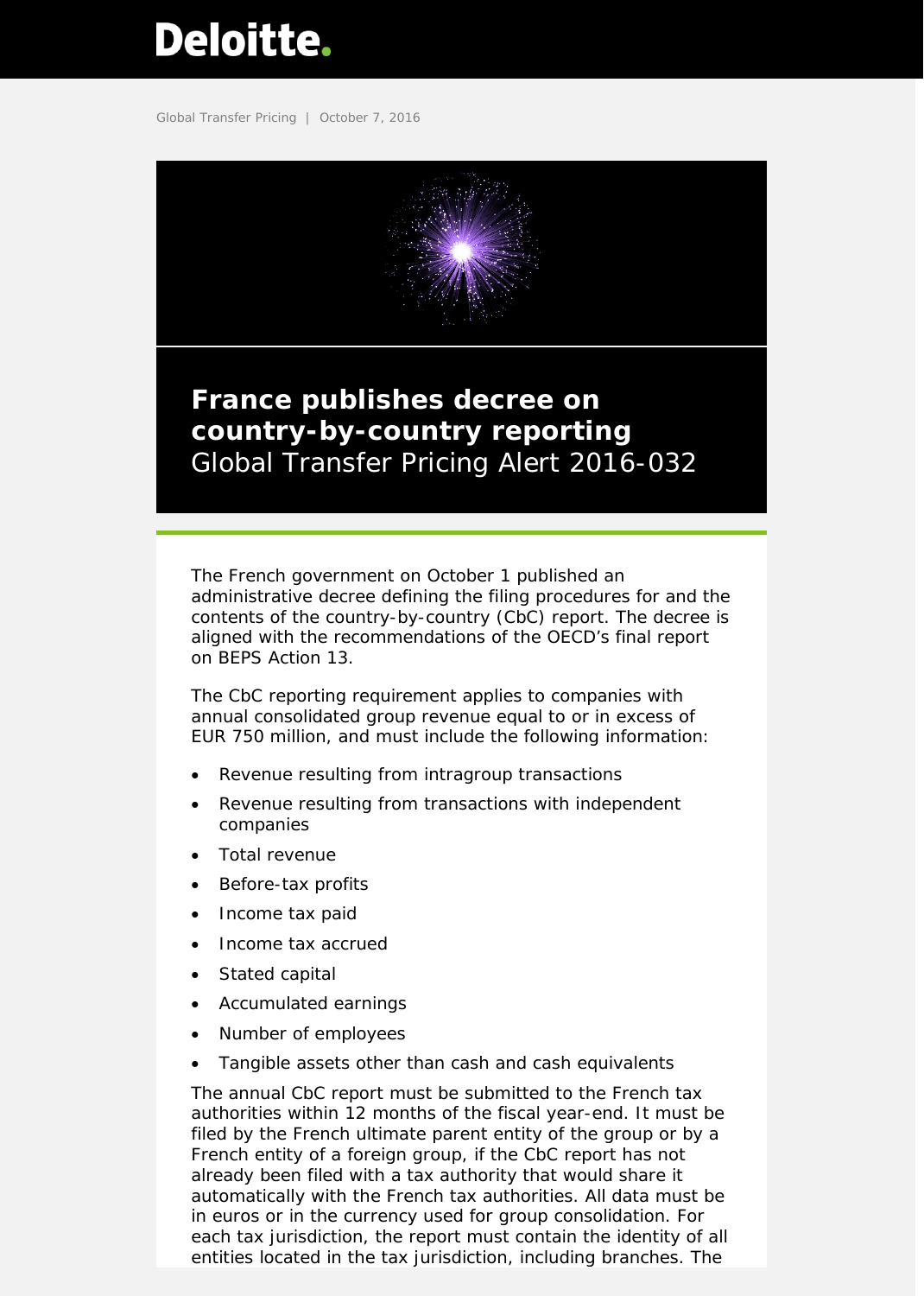nature of the main activities must be chosen from a list provided in the decree. Finally, the reporting company may use data from consolidated financial statements, corporate accounts of each entities, or internal management accounts.

### **Public CbC reporting**

Although the law has not been enacted yet, the French National Assembly on September 29 voted during a second hearing on the draft provisions on public CbC reporting (article 45 *bis* of the draft bill "Sapin II").

The French public CbC report remains aligned, for the most part, with the proposal submitted at the EU level to amend the 2013/34/EU Directive, the Accounting Directive. The report would include:

- Brief description of the company's activities
- Number of employees
- Net turnover
- Before-tax profits
- Income tax paid, with explanations for possible inconsistencies with the amount of income tax accrued
- Accumulated earnings

Information would have to be provided on a country-by-country basis for:

- Countries that are members of the European Union
- Countries that are listed by the European Union for their lack of transparency
- Countries outside of the European Union if the multinational group has a minimum number of entities in these countries. This minimum number will be determined in a future decree.

Contrary to the proposed changes to the 2013/34/EU Directive, the French public CbC report may require that information be disclosed on a country-by-country basis – rather than an aggregated basis -- for non-EU countries.

For the first two years after enactment, the public CbC report would apply to groups with consolidated sales of EUR 750 million or higher. The threshold would then be lowered to EUR 500 million for another two years, and finally to EUR 250 million.

The public CbC information would have to be freely available online using an open data model. Details on data publication will be provided in a decree.

The date of entry into force would be the day after implementation of the European directive that provides for changes to the 2013/34/EU Directive, but would be, at the latest, January 1, 2018.

#### Back to top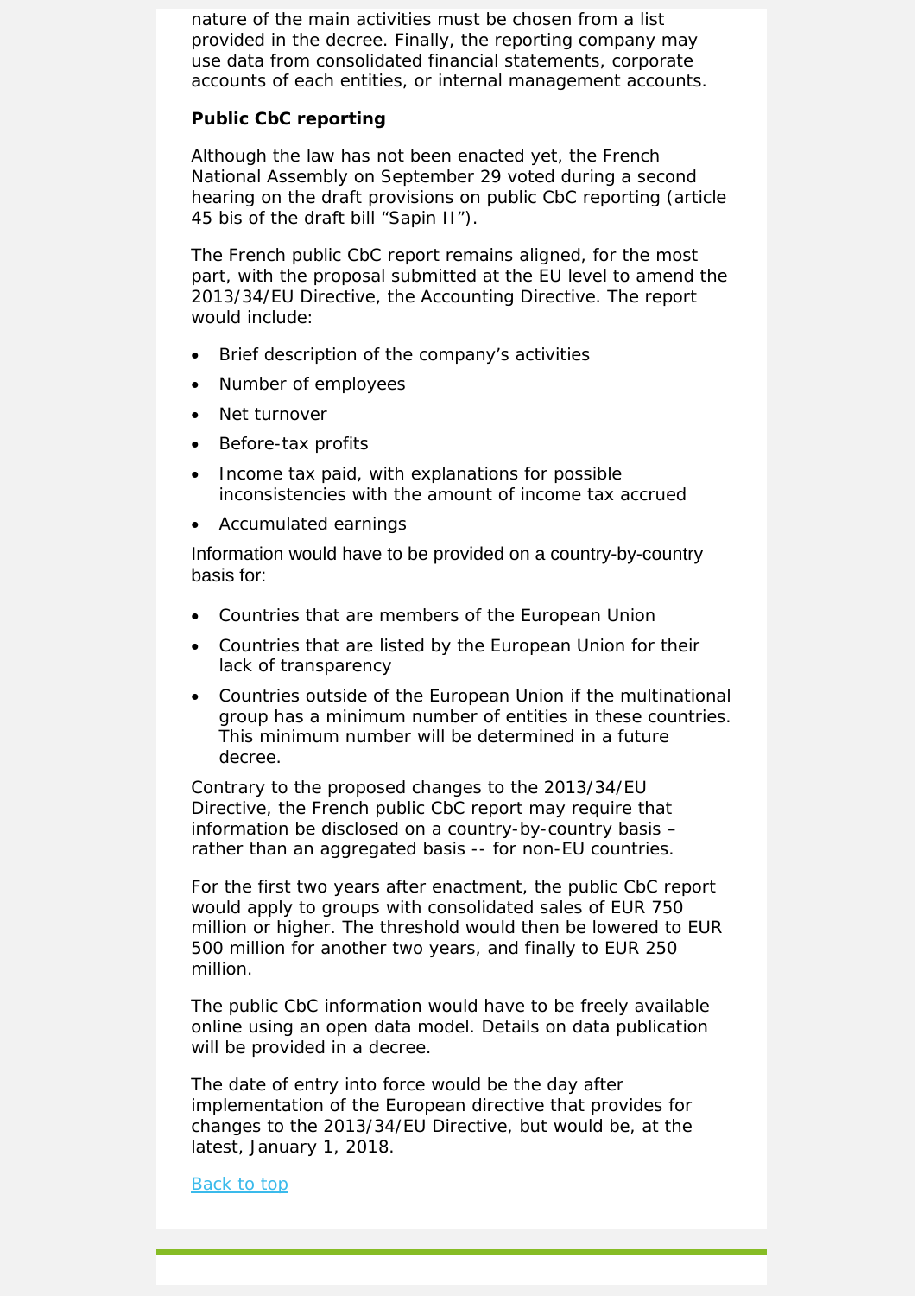## **Contacts**

Grégoire de Vogué (Paris) Partner Taj [GdeVogue@taj.fr](mailto:GdeVogue@taj.fr)

Aymeric Nouaille-Degorce (Paris) Partner Taj [AyNouailleDegorce@taj.fr](mailto:AyNouailleDegorce@taj.fr)

Jean-Luc Trucchi (Paris) Partner Taj [JTrucchi@taj.fr](mailto:JTrucchi@taj.fr)

Eric Lesprit (Paris) Partner Taj [ELesprit@taj.fr](mailto:ELesprit@taj.fr)

Julien Pellefigue (Paris) Partner Taj [JPellefigue@taj.fr](mailto:JPellefigue@taj.fr)

Back to top

# **Useful links**

Resources

- [2016 Global Transfer Pricing Country Guide](https://www2.deloitte.com/us/en/pages/tax/articles/global-transfer-pricing-country-guide.html)
- [Arm's length standard](http://www2.deloitte.com/global/en/pages/tax/articles/arms-length-standard.html)
- [Transfer pricing alerts](http://www2.deloitte.com/global/en/pages/tax/articles/global-transfer-pricing-alerts.html)

## Get Connected

- [Deloitte tax@hand](http://www2.deloitte.com/us/en/pages/tax/articles/deloitte-tax-at-hand-mobile-app.html)
- [Join Dbriefs](https://www2.deloitte.com/global/en/pages/about-deloitte/articles/dbriefs-webcasts.html)
- [Follow @Deloitte Tax](http://www.twitter.com/deloittetax)
- [www.deloitte.com/tax](http://www.deloitte.com/tax)

**[Back to top](#page-0-0)** 

 $\circledR$  Get in touch

| 60066000 |  |  |  |  |  |  |  |  |
|----------|--|--|--|--|--|--|--|--|
|----------|--|--|--|--|--|--|--|--|

Deloitte refers to one or more of Deloitte Touche Tohmatsu Limited, a UK private company limited by guarantee ("DTTL"), its network of member firms, and their related entities. DTTL and each of its member firms are legally separate and independent